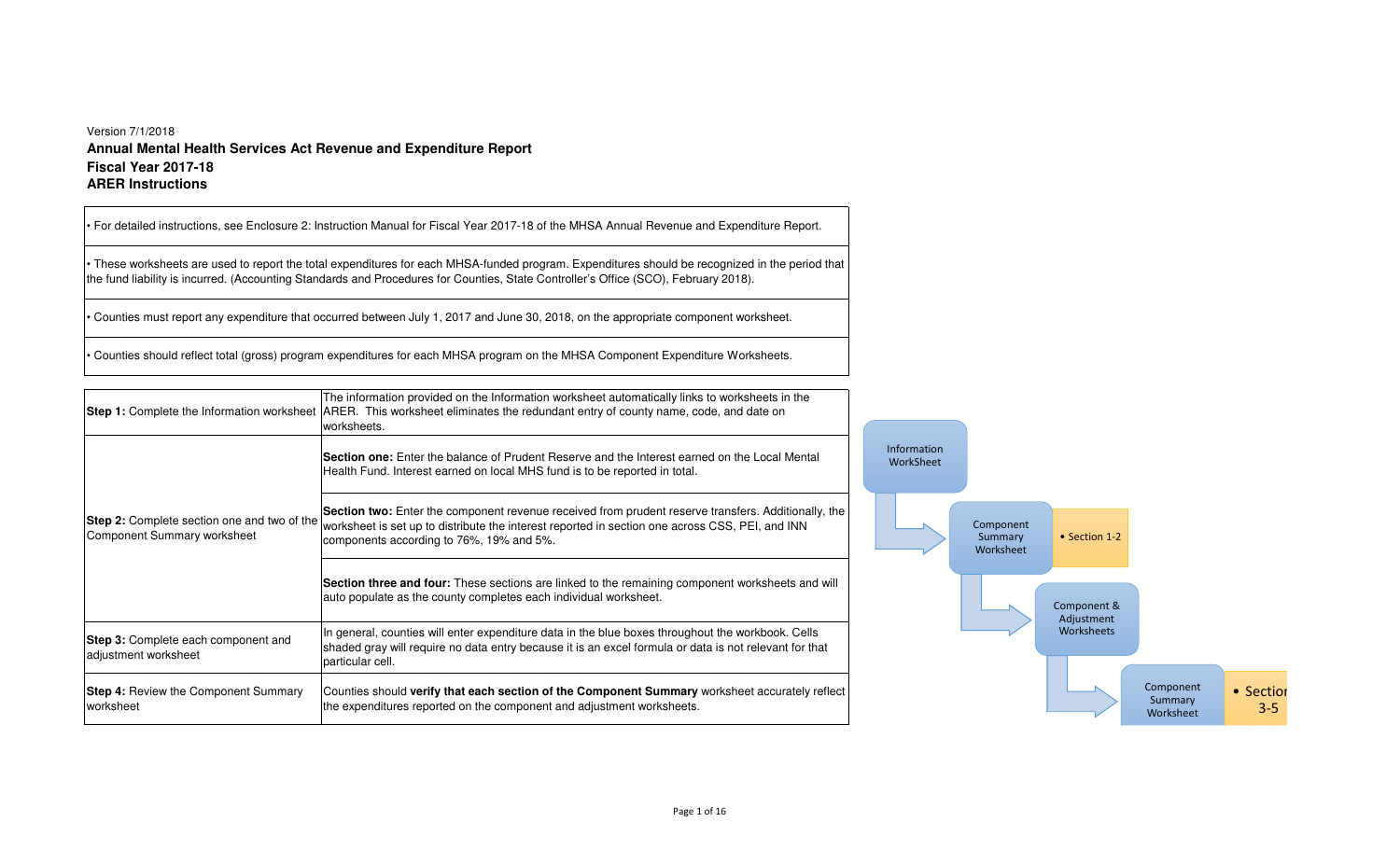## Version 7/1/2018 **Annual Mental Health Services Act Revenue and Expenditure Report Fiscal Year 2017-18 Information**

| $\mathbf{1}$    | Date:                                        | 12/13/2018                  |
|-----------------|----------------------------------------------|-----------------------------|
| $\overline{2}$  | County:                                      | Marin                       |
| 3               | County Code:                                 | 21                          |
| 4               | Address:                                     | 20 North San Pedro Road     |
| 5               | City:                                        | San Rafael                  |
| 6               | Zip:                                         | 94903                       |
| $\overline{7}$  | County Population: Over 200,000? (Yes or No) | Yes                         |
| 8               | Name of Preparer:                            | Shahrzad Momenzadeh         |
| 9               | Title of Preparer:                           | <b>Accountant II</b>        |
| 10 <sub>1</sub> | Preparer Contact Email:                      | smomenzadeh@marincounty.org |
| 11              | Preparer Contact Telephone                   | $(415)$ 473 - 6935          |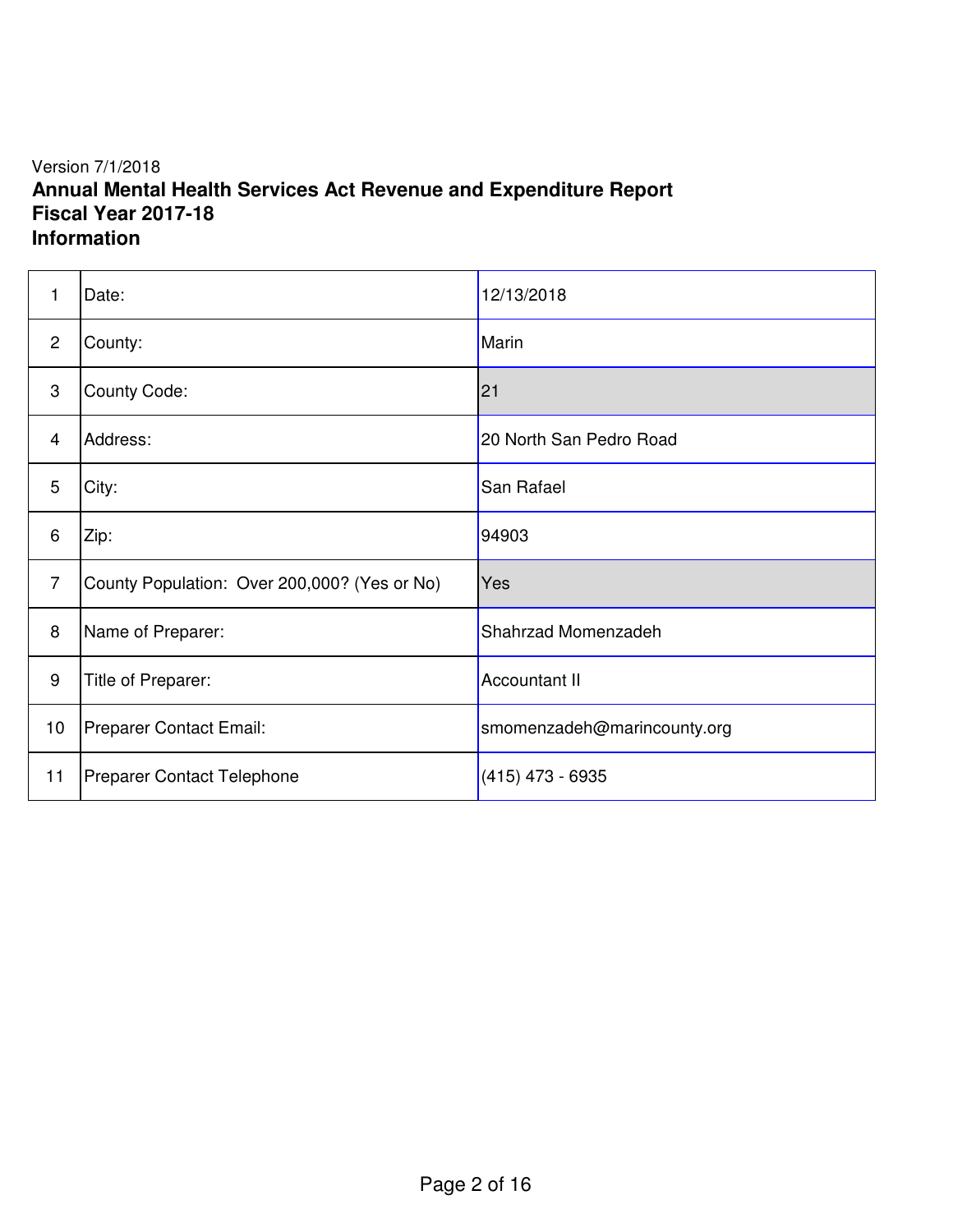#### Version 7/1/2018

### **Annual Mental Health Services Act Revenue and Expenditure Report**

**Fiscal Year 2017-18**

#### **Component Summary**

| County: | Marın |
|---------|-------|
|         |       |

**n Date:** 12/13/2018

|  | <b>SECTION 1: Interest and Prudent Reserve</b> | <b>TOTAL</b>   |
|--|------------------------------------------------|----------------|
|  | Interest Earned on local MHS Fund              | \$240.962.57   |
|  | Local Prudent Reserve Beginning Balance        | \$2.175.490.00 |
|  | Local Prudent Reserve Ending Balance           | \$2,175,490.00 |

|                                                                      |                                              | <b>CSS</b>   | PEI         | <b>INN</b>  | <b>WET</b> | <b>CFTN</b> | <b>TTACB</b> | <b>WET RP</b> | <b>PEI SW</b> | <b>MHSA HP</b> | PR     | <b>TOTAL</b> |
|----------------------------------------------------------------------|----------------------------------------------|--------------|-------------|-------------|------------|-------------|--------------|---------------|---------------|----------------|--------|--------------|
| <b>SECTION 2: Transfers from Prudent Reserve and Interest Earned</b> |                                              |              |             |             |            |             |              |               |               |                |        |              |
|                                                                      | Transfer from Local Prudent Reserve          |              |             |             |            |             |              |               |               |                | \$0.00 | \$0.00       |
|                                                                      | FY 2017-18 Interest Earned on local MHS Fund | \$183,131.55 | \$45,782.89 | \$12,048.13 |            |             |              |               |               |                |        | \$240,962.57 |
|                                                                      | <b>TOTAL</b>                                 | \$183,131.55 | \$45,782.89 | \$12,048.13 | \$0.00     | \$0.00      | \$0.00       | \$0.00        | \$0.00        | \$0.00         | \$0.00 | \$240,962.57 |

| SECTION 3: Transfers to Prudent Reserve, WET or CFTN |        |  |                  |              |  |  |        |                 |  |  |  |
|------------------------------------------------------|--------|--|------------------|--------------|--|--|--------|-----------------|--|--|--|
| Trone<br>ι αποισι.                                   | uuu uu |  | ا 1,000,000.00 ر | \$500,000.00 |  |  | \$0.00 | \$0.00<br>ww.uc |  |  |  |

|    | SECTION 4: Program Expenditures and Sources of Funding 2017-18 |                |                |              |              |              |                  |        |        |  |                 |  |  |
|----|----------------------------------------------------------------|----------------|----------------|--------------|--------------|--------------|------------------|--------|--------|--|-----------------|--|--|
|    | MHSA Funds (Including Interest)                                | \$5,873,973.50 | \$1,592,804.96 | \$575,732.46 | \$307,212.42 | \$358,375.69 | \$0.00           | \$0.00 | \$0.00 |  | \$8,708,099.03  |  |  |
|    | Medi-Cal FFP                                                   | \$2,757,321.34 | \$0.00         | \$0.00       | \$0.00       | \$0.00       | \$0.00           | \$0.00 | \$0.00 |  | \$2,757,321.34  |  |  |
|    | 1991 Realignment                                               | \$0.00         | \$0.00         | \$0.00       | \$0.00       | \$0.00       | \$0.00           | \$0.00 | \$0.00 |  | \$0.00          |  |  |
| 11 | Behavioral Health Subaccount                                   | \$0.00         | \$0.00         | \$0.00       | \$0.00       | \$0.00       | \$0.00           | \$0.00 | \$0.00 |  | \$0.00          |  |  |
|    | Other                                                          | \$83,227.00    | \$0.00         | \$0.00       | \$0.00       | \$0.00       | \$0.00           | \$0.00 | \$0.00 |  | \$83,227.00     |  |  |
|    | <b>TOTAL</b>                                                   | \$8,714,521.84 | \$1,592,804.96 | \$575,732.46 | \$307,212.42 | \$358,375.69 | \$0.00<br>\$0.00 | \$0.00 | \$0.00 |  | \$11,548,647.37 |  |  |

|    | <b>SECTION 5: MHSA Planning Costs</b> | <b>TOTAL</b>   |
|----|---------------------------------------|----------------|
| 14 | <b>Total Annual Planning Costs</b>    | \$71,560.38    |
| 15 | <b>Total Evaluation Costs</b>         | \$115.482.24   |
| 16 | <b>Total Administration</b>           | \$1.512.747.02 |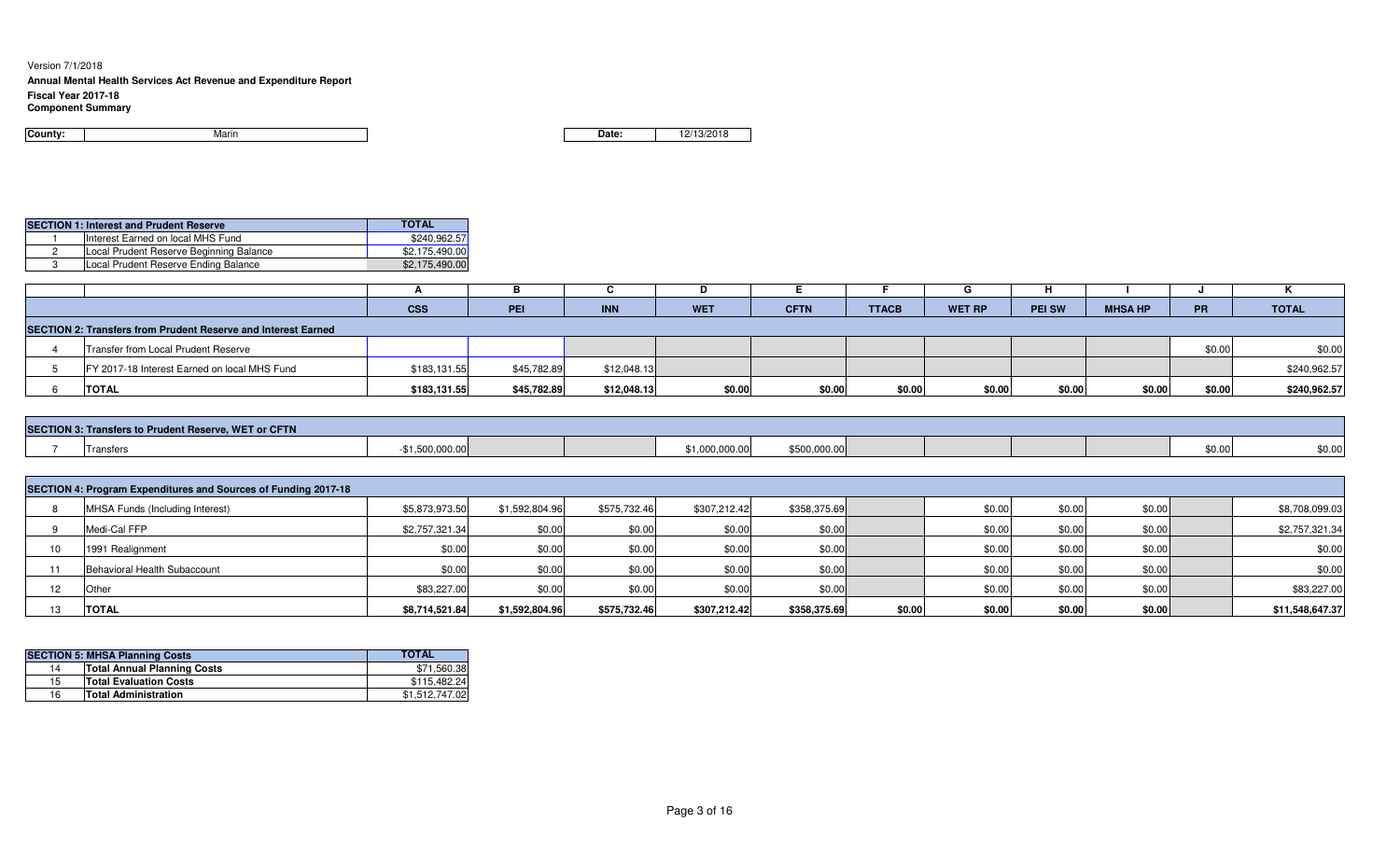### Version 7/1/2018 **Annual Mental Health Services Act Revenue and Expenditure ReportFiscal Year 2017-18Community Services and Supports (CSS) Summary**

Marin

**County:**

**Date:** 22/13/2018 **Date:** 22/13/2018

## **SECTION ONE**

|    |                                                             |                      | B              | ◡                  |                          |             |                    |
|----|-------------------------------------------------------------|----------------------|----------------|--------------------|--------------------------|-------------|--------------------|
|    |                                                             | <b>MHSA Funds</b>    |                | <b>Other Funds</b> |                          |             |                    |
|    |                                                             | <b>Total MHSA</b>    | Medi-Cal FFP   | 1991 Realignment   | <b>Behavioral Health</b> | Other       | <b>Grand Total</b> |
|    |                                                             | (Including Interest) |                |                    | Subaccount               |             |                    |
|    | <b>CSS Annual Planning Costs</b>                            | \$70,936.29          |                |                    |                          |             | \$70,936.29        |
|    | <b>CSS Evaluation Costs</b>                                 | \$41,047.96          |                |                    |                          |             | \$41,047.96        |
|    | <b>CSS Administration Costs</b>                             | \$1,099,326.21       |                |                    |                          |             | \$1,099,326.21     |
|    | <b>CSS Funds Transferred to JPA</b>                         |                      |                |                    |                          |             | \$0.00             |
|    | <b>CSS Expenditure Incurred by JPA</b>                      |                      |                |                    |                          |             | \$0.00             |
|    | <b>ICSS Funds Transferred to CalHFA</b>                     |                      |                |                    |                          |             | \$0.00             |
|    | <b>CSS Funds Transferred to WET</b>                         | \$1,000,000.00       |                |                    |                          |             | \$1,000,000.00     |
|    | <b>CSS Funds Transferred to CFTN</b>                        | \$500,000.00         |                |                    |                          |             | \$500,000.00       |
|    | <b>CSS Funds Transferred to PR</b>                          |                      |                |                    |                          |             | \$0.00             |
|    | <b>CSS Program Expenditures</b>                             | \$4,662,663.04       | \$2,757,321.34 | \$0.00             | \$0.00                   | \$83,227.00 | \$7,503,211.38     |
|    | Total CSS Expenditures (Excluding Funds Transferred to JPA) |                      |                |                    |                          |             |                    |
|    |                                                             | \$7,373,973.50       | \$2,757,321.34 | \$0.00             | \$0.00                   | \$83,227.00 | \$10,214,521.84    |
|    | <b>Total CSS Expenditures (Excluding Funds Transferred)</b> |                      |                |                    |                          |             |                    |
| 12 |                                                             | \$5,873,973.50       | \$2,757,321.34 | \$0.00             | \$0.00                   | \$83,227.00 | \$8,714,521.84     |

|    |                |                                                                                      |                           |                         |                                           |                     |                    | н                                         |             |                    |
|----|----------------|--------------------------------------------------------------------------------------|---------------------------|-------------------------|-------------------------------------------|---------------------|--------------------|-------------------------------------------|-------------|--------------------|
|    |                |                                                                                      | <b>CSS Component</b>      |                         | <b>MHSA Funds</b>                         |                     | <b>Other Funds</b> |                                           |             |                    |
|    | County<br>Code | <b>Program Name</b>                                                                  | <b>Prior Program Name</b> | <b>Service Category</b> | <b>Total MHSA (Including</b><br>Interest) | <b>Medi-Cal FFP</b> | 1991 Realignment   | <b>Behavioral</b><br>Health<br>Subaccount | Other       | <b>Grand Total</b> |
|    | 21             | FSP 01 - Youth Empowerment Services (YES)                                            |                           | <b>FSP</b>              | \$335,900.28                              | \$457,386.91        |                    |                                           |             | \$793,287.19       |
|    | 21             | FSP 02 - Transitional Age Youth (TAY)                                                |                           | <b>FSP</b>              | \$530,475.30                              | \$108,423.41        |                    |                                           |             | \$638,898.7        |
|    | 21             | FSP 03 - Support and Treatment After Release (STAR)                                  |                           | <b>FSP</b>              | \$415,024.96                              | \$20,572.21         |                    |                                           |             | \$435,597.17       |
|    | 21             | FSP 04 - Helping Older People Excel (HOPE)                                           |                           | <b>FSP</b>              | \$355,129.22                              | \$439,435.50        |                    |                                           |             | \$794,564.72       |
|    | 21             | FSP 05 - Odyssey Programs                                                            |                           | <b>FSP</b>              | \$1,713,087.42                            | \$590,401.43        |                    |                                           | \$54,883.00 | \$2,358,371.85     |
|    | 21             | FSP 06 - Integrated Multi-Service Partnership Assertive Community Treatment (IMPACT) |                           | <b>FSP</b>              | \$107,909.75                              |                     |                    |                                           |             | \$107,909.75       |
|    | 21             | SDOE 01 - Enterprise Resource Center (ERC)                                           |                           | Non-FSP                 | \$286,559.39                              |                     |                    |                                           | \$28,344.00 | \$314,903.39       |
|    | 21             | SDOE 07 - Adult System of Care (ASOC)                                                |                           | Non-FSP                 | \$451,611.82                              | \$143,161.88        |                    |                                           |             | \$594,773.70       |
|    | 21             | SDOE 08 - Co-Occurring Capacity-Alliance in Recovery                                 |                           | Non-FSP                 | \$82,999.75                               |                     |                    |                                           |             | \$82,999.75        |
| 10 | 21             | SDOE 09 - Crisis Continuum of Care                                                   |                           | Non-FSP                 | \$87,523.50                               | \$997,940.00        |                    |                                           |             | \$1,085,463.50     |
|    | 21             | SDOE 10 - First Episode Psychosis                                                    |                           | Non-FSP                 | \$5,196.83                                |                     |                    |                                           |             | \$5,196.83         |
| 12 | 21             | SDOE 11 - Consumer Operated Wellness Center                                          |                           | Non-FSP                 | \$291,244.82                              |                     |                    |                                           |             | \$291,244.82       |
| 13 |                |                                                                                      |                           |                         |                                           |                     |                    |                                           |             | \$0.00             |
| 14 |                |                                                                                      |                           |                         |                                           |                     |                    |                                           |             | \$0.00             |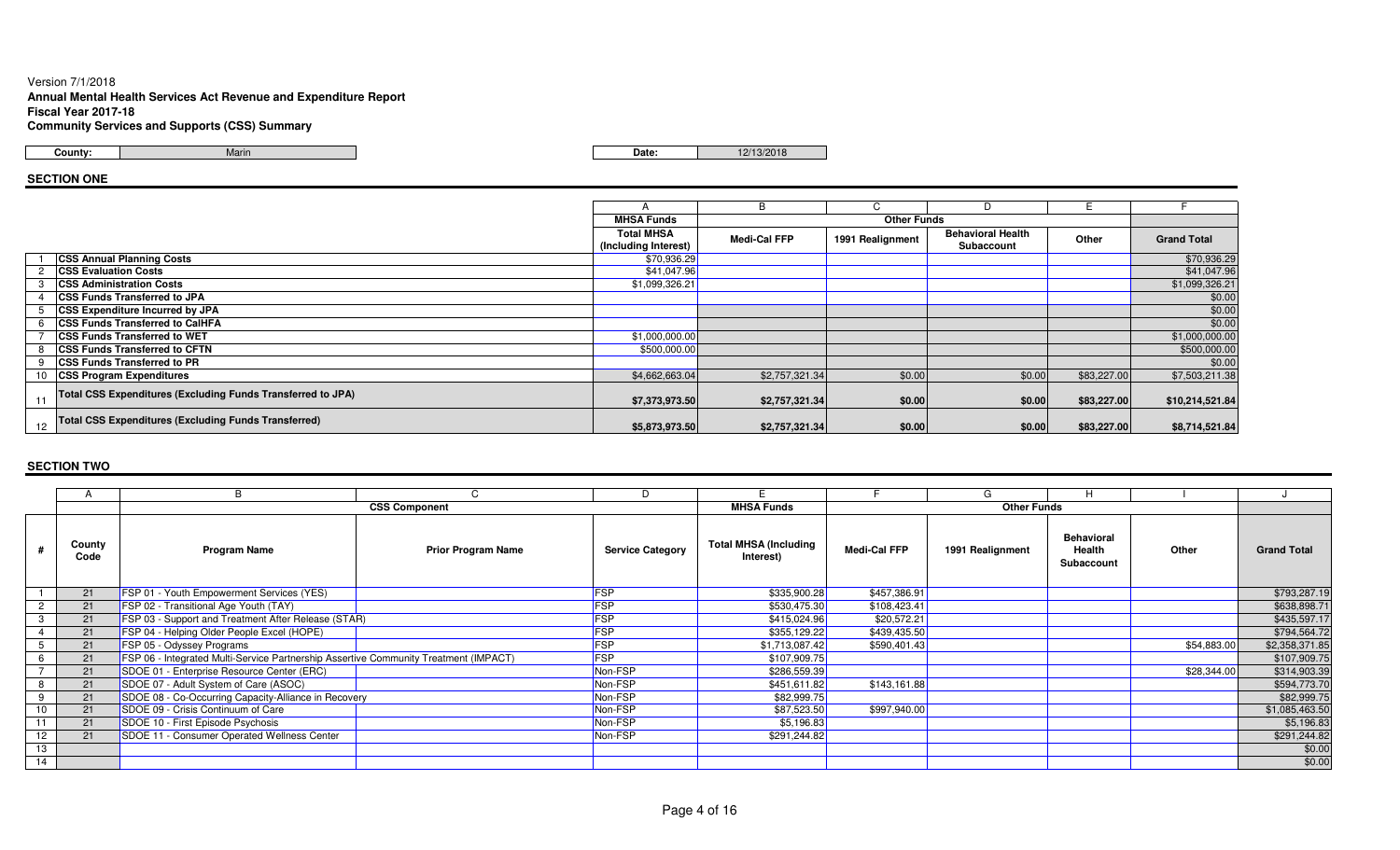| 15 |  |  |  |  | $$0.00$<br>$$0.00$    |
|----|--|--|--|--|-----------------------|
| 16 |  |  |  |  |                       |
| 17 |  |  |  |  | \$0.00                |
| 18 |  |  |  |  | \$0.00                |
| 19 |  |  |  |  | \$0.00                |
| 20 |  |  |  |  | \$0.00                |
| 21 |  |  |  |  | \$0.00                |
| 22 |  |  |  |  | \$0.00                |
| 23 |  |  |  |  | \$0.00                |
| 24 |  |  |  |  | \$0.00                |
| 25 |  |  |  |  | \$0.00                |
| 26 |  |  |  |  | \$0.00                |
| 27 |  |  |  |  | \$0.00                |
| 28 |  |  |  |  | $\frac{$0.00}{$0.00}$ |
| 29 |  |  |  |  |                       |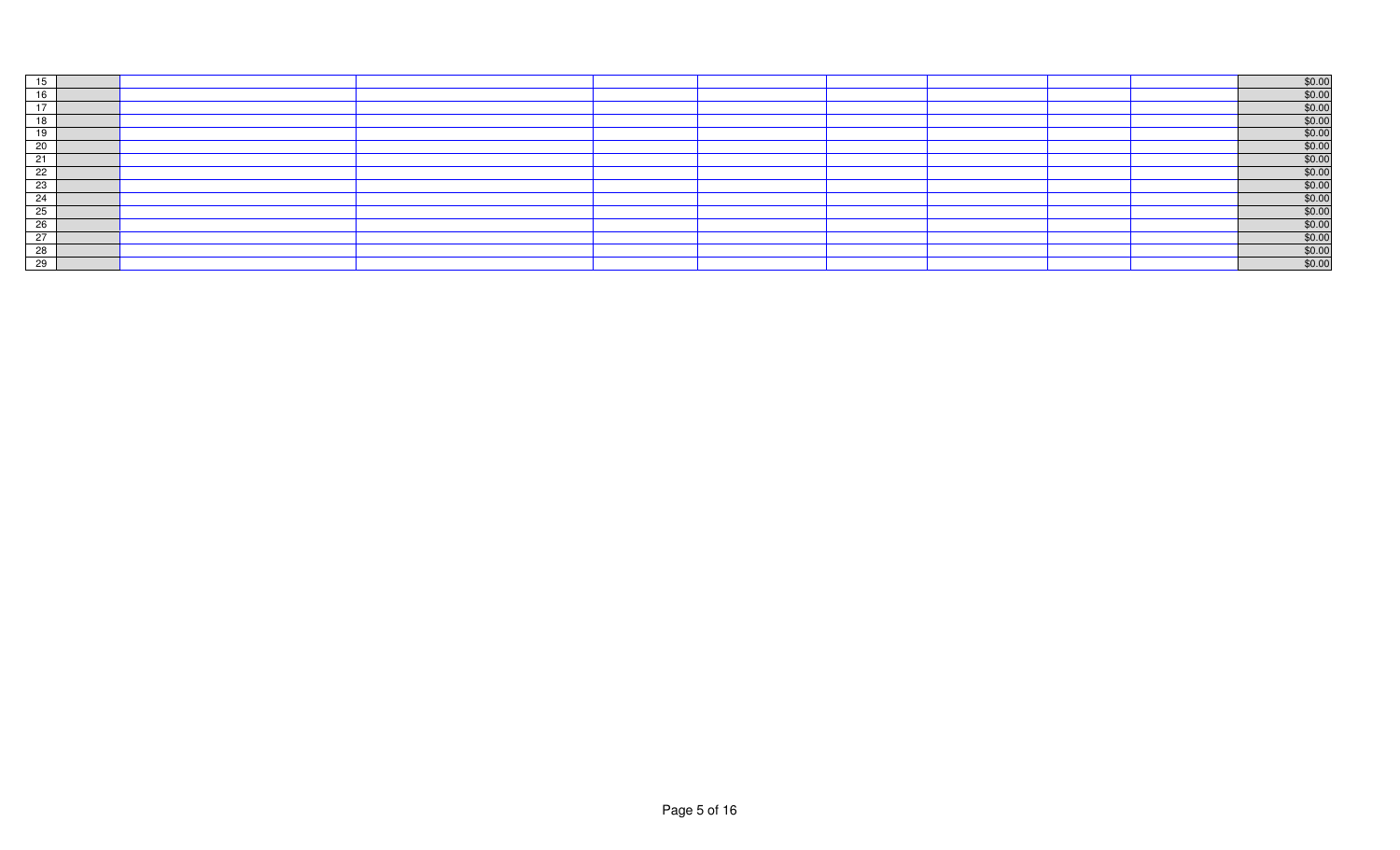### Version 7/1/2018

**Annual Mental Health Services Act Revenue and Expenditure Report**

Marin

**Fiscal Year 2017-18**

**Prevention and Early Intervention (PEI) Summary**

**County:**

**Date:** 12/13/2018

## **SECTION ONE**

|   |                                                         |                                           | B                   | ι.                      | D                                          |        |                    |
|---|---------------------------------------------------------|-------------------------------------------|---------------------|-------------------------|--------------------------------------------|--------|--------------------|
|   |                                                         | <b>MHSA Funds</b>                         |                     | <b>Other Funds</b>      |                                            |        |                    |
|   |                                                         | <b>Total MHSA (Including</b><br>Interest) | <b>Medi-Cal FFP</b> | 1991<br>Realignme<br>nt | penavior<br>al Health<br>Subacco<br>للمحمد | Other  | <b>Grand Total</b> |
|   | PEI Annual Planning Costs                               |                                           |                     |                         |                                            |        | \$0.00             |
|   | <b>PEI Evaluation Costs</b>                             | \$0.00                                    |                     |                         |                                            |        | \$0.00             |
| 3 | <b>PEI Administration Costs</b>                         | \$262,786.61                              |                     |                         |                                            |        | \$262,786.61       |
|   | <b>PEI Funds Expended by CalMHSA for PEI SW</b>         |                                           |                     |                         |                                            |        | \$0.00             |
|   | PEI Funds Transferred to JPA                            | \$83,819.00                               |                     |                         |                                            |        | \$83,819.00        |
| 6 | PEI Expenditure Incurred by JPA                         | 83819                                     |                     |                         |                                            |        | \$83,819.00        |
|   | <b>PEI Program Expenditures</b>                         | \$1,246,199.35                            | \$0.00              | \$0.00                  | \$0.00                                     | \$0.00 | \$1,246,199.35     |
| 8 | Total PEI Expenditures (Excluding Transfers and PEI SW) | \$1,592,804.96                            | \$0.00              | \$0.00                  | \$0.00                                     | \$0.00 | \$1,592,804.96     |

|  |                                                                                                                                                   | <b>Percent Expended for</b> | <b>Percent Expended for</b> |
|--|---------------------------------------------------------------------------------------------------------------------------------------------------|-----------------------------|-----------------------------|
|  |                                                                                                                                                   | Clients 25 and Under, All   | Clients 25 and Under,       |
|  |                                                                                                                                                   | PEI                         | JPA                         |
|  | MHSA PEI Fund Expenditures in Program to Clients 25 and Under (calculated from<br>weighted program values) divided by Total MHSA PEI Expenditures |                             |                             |
|  |                                                                                                                                                   | 44.49%                      | 35.00%                      |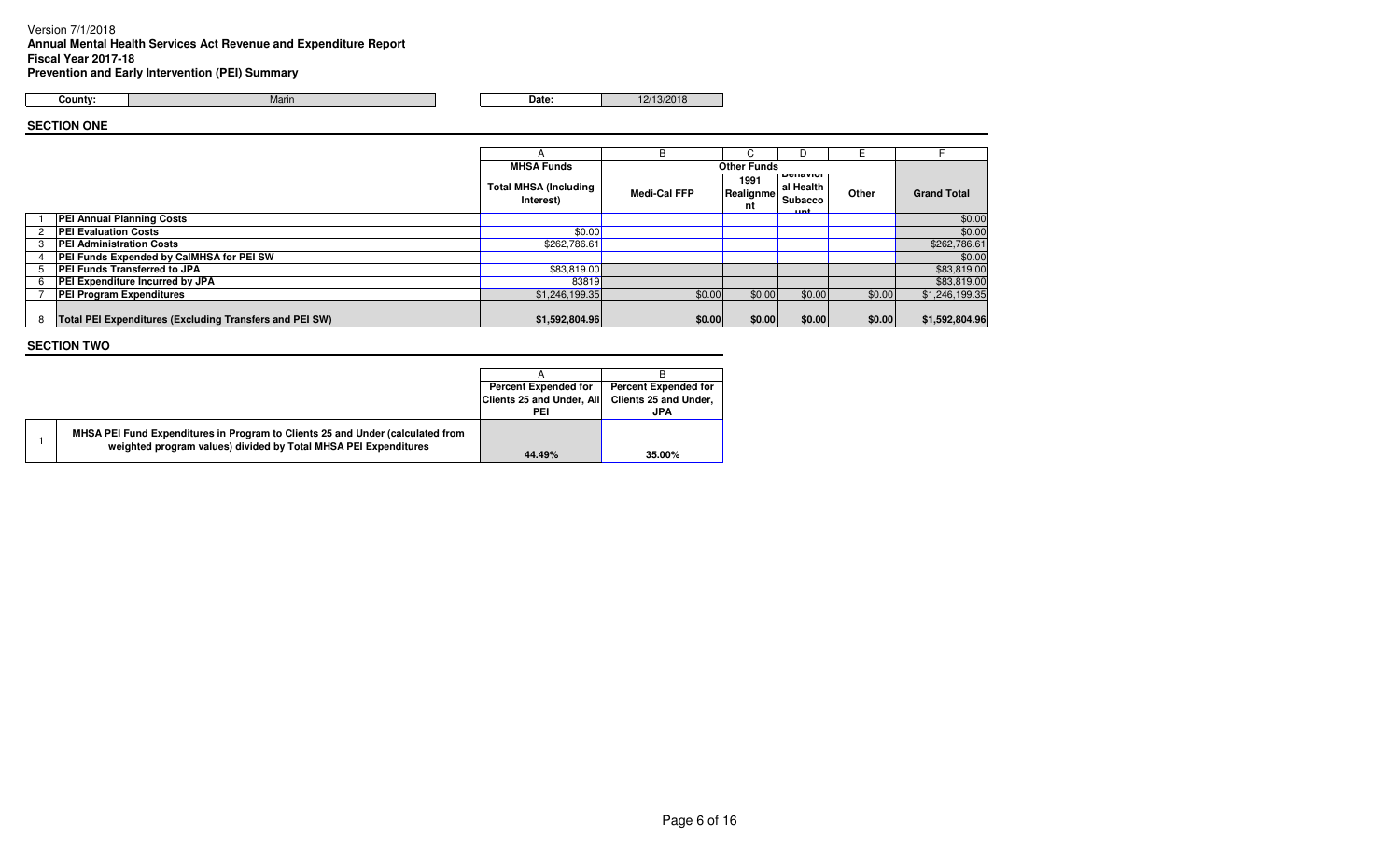|                 | A      | B                                                            | C<br>D                                                 | E.                                |                                                                | G                                                         | H                                                                                                                                     |                                                                                                        | $\cdot$                                   | K                          |                         | м                                              | N.    | $\circ$            |
|-----------------|--------|--------------------------------------------------------------|--------------------------------------------------------|-----------------------------------|----------------------------------------------------------------|-----------------------------------------------------------|---------------------------------------------------------------------------------------------------------------------------------------|--------------------------------------------------------------------------------------------------------|-------------------------------------------|----------------------------|-------------------------|------------------------------------------------|-------|--------------------|
|                 |        |                                                              | <b>PEI Component</b>                                   |                                   |                                                                |                                                           |                                                                                                                                       |                                                                                                        | <b>MHSA Funds</b>                         |                            |                         | <b>Other Funds</b>                             |       |                    |
| #               | County | <b>Program Name</b>                                          | Prior<br><b>Combined/Standalone</b><br>Program<br>Name | Program Type                      | Program<br><b>Activity</b><br>Name (in<br>Combined<br>Program) | Subtotal<br>Percenta<br>ge for<br>Combine<br>d<br>Program | % of PEI<br><b>Expended on</b><br>Clients 25 &<br>Under<br>(Standalone<br>and Program<br><b>Activities in</b><br>Combined<br>Program) | % of PEI<br><b>Expended on</b><br>Clients 25 & Under<br>(Combined<br><b>Summary and</b><br>Standalone) | <b>Total MHSA</b><br>(Including Interest) | Medi-<br>Cal<br><b>FFP</b> | 1991<br>Realignm<br>ent | <b>Behavior</b><br>al Health<br>Subacco<br>unt | Other | <b>Grand Total</b> |
| $\overline{1}$  | 21     | PEI-01 Early Childhood Mental Health Consultation            | Standalone                                             | Prevention                        |                                                                | 100%                                                      | 100%                                                                                                                                  | 100.0%                                                                                                 | \$230,000.00                              |                            |                         |                                                |       | \$230,000.00       |
| $\overline{2}$  | 21     | PEI-04 Transition Age Youth (TAY)                            | Standalone                                             | Early Intervention                |                                                                | 100%                                                      | 100%                                                                                                                                  | 100.0%                                                                                                 | \$192,996.00                              |                            |                         |                                                |       | \$192,996.00       |
| $\mathbf{3}$    | 21     | PEI-05 Latino Community Connection                           | Standalone                                             | Outreach                          |                                                                | 100%                                                      | 14%                                                                                                                                   | 14.0%                                                                                                  | \$246,330.00                              |                            |                         |                                                |       | \$246,330.00       |
| $\overline{4}$  | 21     | PEI-07 Older Adult Prevention and Early Intervension         | Standalone                                             | Early Intervention                |                                                                | 100%                                                      | 0%                                                                                                                                    | 0.0%                                                                                                   | \$155,735.00                              |                            |                         |                                                |       | \$155,735.00       |
| $5\overline{)}$ | 21     | PEI-11 Vietnamese Community Connection                       | Standalone                                             | Outreach                          |                                                                | 100%                                                      | 0%                                                                                                                                    | 0.0%                                                                                                   | \$56,000.00                               |                            |                         |                                                |       | \$56,000.00        |
| 6               | 21     | PEI-12 Community & Provider PEI Training                     | Standalone                                             | Stigma & Discrimination Reduction |                                                                | 100%                                                      | 22%                                                                                                                                   | 22.0%                                                                                                  | \$31,644.74                               |                            |                         |                                                |       | \$31,644.74        |
| $7\overline{ }$ | 21     | PEI-18 School Age Prevention and Early Intervention Programs | Standalone                                             | Prevention                        |                                                                | 100%                                                      | 100%                                                                                                                                  | 100.0%                                                                                                 | \$187,325.27                              |                            |                         |                                                |       | \$187,325.27       |
| 8               | 21     | PEI-19 Veterans Community Connection                         | Standalone                                             | Access and Linkage                |                                                                | 100%                                                      | 0%                                                                                                                                    | 0.0%                                                                                                   | \$31,193.84                               |                            |                         |                                                |       | \$31,193.84        |
| 9               | 21     | PEI-21 Suicide Prevention                                    | Standalone                                             | Suicide Prevention                |                                                                | 100%                                                      | 24%                                                                                                                                   | 24.0%                                                                                                  | \$114,974.50                              |                            |                         |                                                |       | \$114,974.50       |
| 10              | 21     | PEI-20 Statewide PEI                                         |                                                        |                                   |                                                                |                                                           |                                                                                                                                       |                                                                                                        |                                           |                            |                         |                                                |       | \$0.00             |
| 11              | 21     | PEI-22 Heath Navigator                                       |                                                        |                                   |                                                                |                                                           |                                                                                                                                       |                                                                                                        |                                           |                            |                         |                                                |       | \$0.00             |
| 12              |        |                                                              |                                                        |                                   |                                                                |                                                           |                                                                                                                                       |                                                                                                        |                                           |                            |                         |                                                |       | \$0.00             |
| 13              |        |                                                              |                                                        |                                   |                                                                |                                                           |                                                                                                                                       |                                                                                                        |                                           |                            |                         |                                                |       | \$0.00             |
| 14              |        |                                                              |                                                        |                                   |                                                                |                                                           |                                                                                                                                       |                                                                                                        |                                           |                            |                         |                                                |       | \$0.00             |
| 15              |        |                                                              |                                                        |                                   |                                                                |                                                           |                                                                                                                                       |                                                                                                        |                                           |                            |                         |                                                |       | \$0.00             |
| 16              |        |                                                              |                                                        |                                   |                                                                |                                                           |                                                                                                                                       |                                                                                                        |                                           |                            |                         |                                                |       | \$0.00             |
| 17              |        |                                                              |                                                        |                                   |                                                                |                                                           |                                                                                                                                       |                                                                                                        |                                           |                            |                         |                                                |       | \$0.00             |
| 18              |        |                                                              |                                                        |                                   |                                                                |                                                           |                                                                                                                                       |                                                                                                        |                                           |                            |                         |                                                |       | \$0.00             |
| 19              |        |                                                              |                                                        |                                   |                                                                |                                                           |                                                                                                                                       |                                                                                                        |                                           |                            |                         |                                                |       | \$0.00             |
| 20              |        |                                                              |                                                        |                                   |                                                                |                                                           |                                                                                                                                       |                                                                                                        |                                           |                            |                         |                                                |       | \$0.00             |
| 21              |        |                                                              |                                                        |                                   |                                                                |                                                           |                                                                                                                                       |                                                                                                        |                                           |                            |                         |                                                |       | \$0.00             |
| $\overline{22}$ |        |                                                              |                                                        |                                   |                                                                |                                                           |                                                                                                                                       |                                                                                                        |                                           |                            |                         |                                                |       | \$0.00             |
| 23              |        |                                                              |                                                        |                                   |                                                                |                                                           |                                                                                                                                       |                                                                                                        |                                           |                            |                         |                                                |       | \$0.00             |
| 24              |        |                                                              |                                                        |                                   |                                                                |                                                           |                                                                                                                                       |                                                                                                        |                                           |                            |                         |                                                |       | \$0.00             |
| 25              |        |                                                              |                                                        |                                   |                                                                |                                                           |                                                                                                                                       |                                                                                                        |                                           |                            |                         |                                                |       | \$0.00             |
| 26              |        |                                                              |                                                        |                                   |                                                                |                                                           |                                                                                                                                       |                                                                                                        |                                           |                            |                         |                                                |       | \$0.00             |
| 27              |        |                                                              |                                                        |                                   |                                                                |                                                           |                                                                                                                                       |                                                                                                        |                                           |                            |                         |                                                |       | \$0.00             |
| 28              |        |                                                              |                                                        |                                   |                                                                |                                                           |                                                                                                                                       |                                                                                                        |                                           |                            |                         |                                                |       | \$0.00             |
| 29              |        |                                                              |                                                        |                                   |                                                                |                                                           |                                                                                                                                       |                                                                                                        |                                           |                            |                         |                                                |       | \$0.00             |
| 30              |        |                                                              |                                                        |                                   |                                                                |                                                           |                                                                                                                                       |                                                                                                        |                                           |                            |                         |                                                |       | \$0.00             |
| 31              |        |                                                              |                                                        |                                   |                                                                |                                                           |                                                                                                                                       |                                                                                                        |                                           |                            |                         |                                                |       | \$0.00             |
| 32              |        |                                                              |                                                        |                                   |                                                                |                                                           |                                                                                                                                       |                                                                                                        |                                           |                            |                         |                                                |       | \$0.00             |
|                 |        |                                                              |                                                        |                                   |                                                                |                                                           |                                                                                                                                       |                                                                                                        |                                           |                            |                         |                                                |       |                    |
| 33              |        |                                                              |                                                        |                                   |                                                                |                                                           |                                                                                                                                       |                                                                                                        |                                           |                            |                         |                                                |       | \$0.00<br>\$0.00   |
| 34              |        |                                                              |                                                        |                                   |                                                                |                                                           |                                                                                                                                       |                                                                                                        |                                           |                            |                         |                                                |       |                    |
| 35              |        |                                                              |                                                        |                                   |                                                                |                                                           |                                                                                                                                       |                                                                                                        |                                           |                            |                         |                                                |       | \$0.00             |
| 36              |        |                                                              |                                                        |                                   |                                                                |                                                           |                                                                                                                                       |                                                                                                        |                                           |                            |                         |                                                |       | \$0.00             |
| 37              |        |                                                              |                                                        |                                   |                                                                |                                                           |                                                                                                                                       |                                                                                                        |                                           |                            |                         |                                                |       | \$0.00             |
| 38              |        |                                                              |                                                        |                                   |                                                                |                                                           |                                                                                                                                       |                                                                                                        |                                           |                            |                         |                                                |       | \$0.00             |
| 39              |        |                                                              |                                                        |                                   |                                                                |                                                           |                                                                                                                                       |                                                                                                        |                                           |                            |                         |                                                |       | \$0.00             |
| 40              |        |                                                              |                                                        |                                   |                                                                |                                                           |                                                                                                                                       |                                                                                                        |                                           |                            |                         |                                                |       | \$0.00             |
| 41              |        |                                                              |                                                        |                                   |                                                                |                                                           |                                                                                                                                       |                                                                                                        |                                           |                            |                         |                                                |       | \$0.00             |
| 42              |        |                                                              |                                                        |                                   |                                                                |                                                           |                                                                                                                                       |                                                                                                        |                                           |                            |                         |                                                |       | \$0.00             |
| 43              |        |                                                              |                                                        |                                   |                                                                |                                                           |                                                                                                                                       |                                                                                                        |                                           |                            |                         |                                                |       | \$0.00             |
| 44              |        |                                                              |                                                        |                                   |                                                                |                                                           |                                                                                                                                       |                                                                                                        |                                           |                            |                         |                                                |       | \$0.00             |
| 45              |        |                                                              |                                                        |                                   |                                                                |                                                           |                                                                                                                                       |                                                                                                        |                                           |                            |                         |                                                |       | \$0.00             |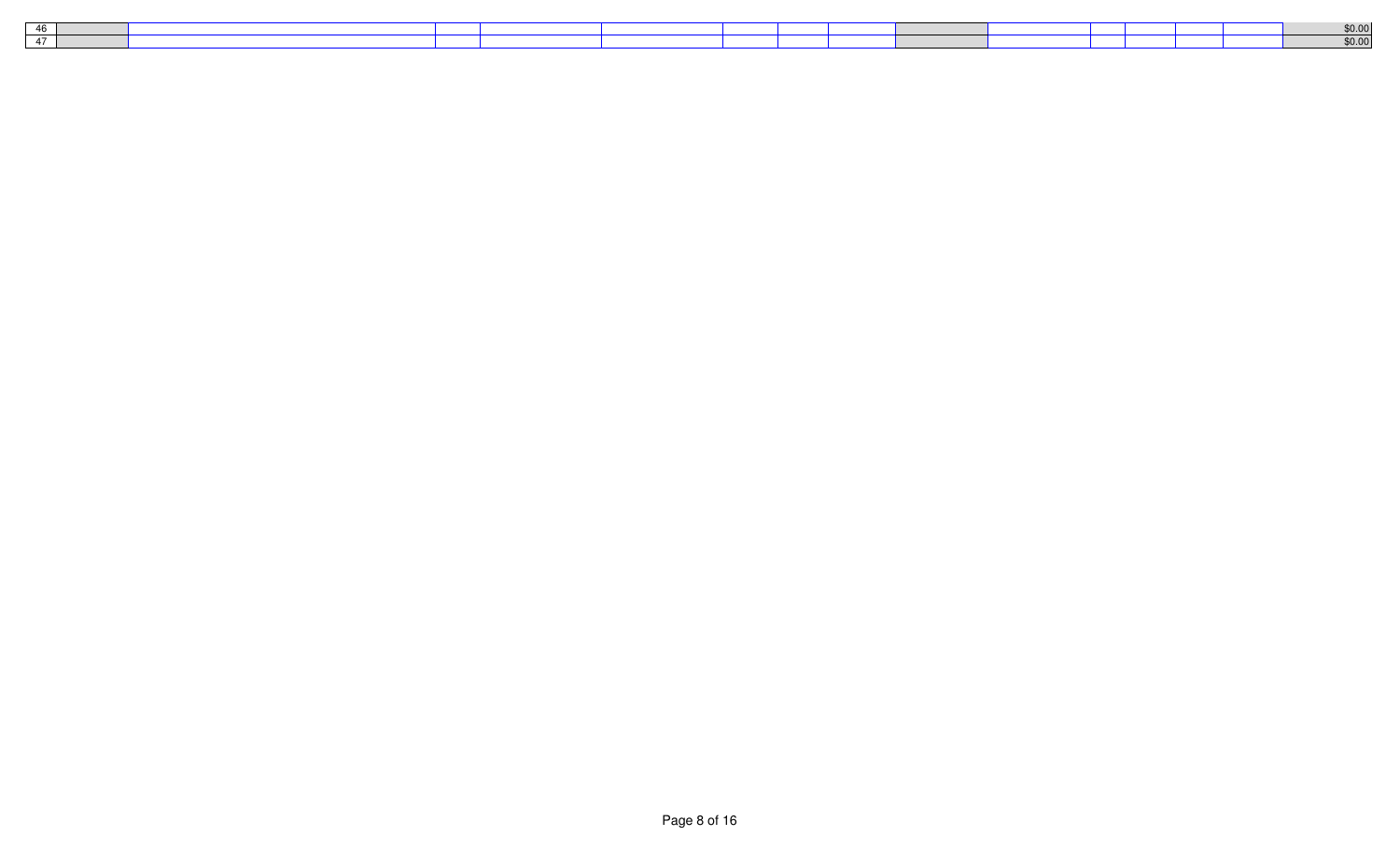## Version 7/1/2018 **Annual Mental Health Services Act Revenue and Expenditure ReportFiscal Year 2017-18 Innovation (INN) Summary**

Marin**Date:** 12/13/2018 **County:**

**SECTION ONE**

|   |                                                            |                                              | B                      |                    | D                                                 |        |                    |
|---|------------------------------------------------------------|----------------------------------------------|------------------------|--------------------|---------------------------------------------------|--------|--------------------|
|   |                                                            | <b>MHSA Funds</b>                            |                        | <b>Other Funds</b> |                                                   |        |                    |
|   |                                                            | <b>Total MHSA</b><br>(Including<br>Interest) | Medi-Cal<br><b>FFP</b> | 1991 Realignment   | Behavi<br>oral<br><b>Health</b><br>Subacc<br>ount | Other  | <b>Grand Total</b> |
|   | <b>INN Annual Planning Costs</b>                           | \$624.09                                     |                        |                    |                                                   |        | \$624.09           |
|   | <b>INN Indirect Administration</b>                         | \$59,592.06                                  |                        |                    |                                                   |        | \$59,592.06        |
| 3 | <b>INN Funds Transferred to JPA</b>                        |                                              |                        |                    |                                                   |        | \$0.00             |
|   | <b>INN Expenditure Incurred by JPA</b>                     |                                              |                        |                    |                                                   |        | \$0.00             |
|   | <b>INN Project Administration</b>                          | \$17,858.16                                  | \$0.00                 | \$0.00             | \$0.00                                            | \$0.00 | \$17,858.16        |
|   | <b>INN Project Evaluation</b>                              | \$74,434.28                                  | \$0.00                 | \$0.00             | \$0.00                                            | \$0.00 | \$74,434.28        |
|   | <b>INN Project Direct</b>                                  | \$423,223.87                                 | \$0.00                 | \$0.00             | \$0.00                                            | \$0.00 | \$423,223.87       |
|   | <b>INN Project Subtotal</b>                                | \$515,516.31                                 | \$0.00                 | \$0.00             | \$0.00                                            | \$0.00 | \$515,516.31       |
| 9 | Total Innovation Expenditures (Excluding Transfers to JPA) | \$575,732.46                                 | \$0.00                 | \$0.00             | \$0.00                                            | \$0.00 | \$575,732.46       |

|                |        | B                                                 |                                                   | D                                            | E        |                                                                                               | G                                                                 | $\mathsf{H}$                       |                                              |                            |              |                                     | М      | N                  |
|----------------|--------|---------------------------------------------------|---------------------------------------------------|----------------------------------------------|----------|-----------------------------------------------------------------------------------------------|-------------------------------------------------------------------|------------------------------------|----------------------------------------------|----------------------------|--------------|-------------------------------------|--------|--------------------|
|                |        |                                                   | <b>INN Component</b>                              |                                              |          |                                                                                               |                                                                   |                                    | <b>MHSA Funds</b>                            |                            |              | <b>Other Funds</b>                  |        |                    |
| Ħ              | County | <b>Project Name</b>                               | <b>Prior Project Name</b>                         | Project<br><b>MHSOAC</b><br>Approval<br>Date | Date     | <b>MHSOAC-</b><br><b>Project Start Authorized MHSA</b><br><b>INN Project</b><br><b>Budget</b> | ншепс<br>ed<br><b>MHSOA</b><br><b>C-</b><br>Author<br>zed<br>MUCA | <b>Project Expenditure</b><br>Type | <b>Total MHSA</b><br>(Including<br>Interest) | Medi-<br>Cal<br><b>FFP</b> | 1991<br>ment | <b>BH</b><br>Realign Subacco<br>unt | Other  | <b>Grand Total</b> |
|                | 21     | Growing Roots Young Adult Services Project        | Growing Roots Young Adult Services Project        | 4/28/2016                                    | 7/1/2016 | \$1,616,900.00                                                                                |                                                                   | <b>Project Administration</b>      | \$17,858.16                                  |                            |              |                                     |        | \$17,858.16        |
|                | 21     | Growing Roots Young Adult Services Project        | <b>Growing Roots Young Adult Services Project</b> | 4/28/2016                                    | 7/1/2016 | \$1,616,900.00                                                                                |                                                                   | <b>Project Evaluation</b>          | \$74,434.28                                  |                            |              |                                     |        | \$74,434.28        |
|                | 21     | Growing Roots Young Adult Services Project        | Growing Roots Young Adult Services Project        | 4/28/2016                                    | 7/1/2016 | \$1,616,900.00                                                                                |                                                                   | <b>Project Direct</b>              | \$423,223.87                                 |                            |              |                                     |        | \$423,223.87       |
|                | 21     | <b>Growing Roots Young Adult Services Project</b> | <b>Growing Roots Young Adult Services Project</b> | 4/28/2016                                    | 7/1/2016 | \$1,616,900.00                                                                                |                                                                   | <b>Project Subtotal</b>            | \$515,516.31 \$0.00                          |                            | \$0.00       | \$0.00                              | \$0.00 | \$515,516.31       |
| $\overline{c}$ |        |                                                   |                                                   |                                              |          |                                                                                               |                                                                   |                                    |                                              |                            |              |                                     |        | \$0.00             |
| $\overline{2}$ |        |                                                   |                                                   |                                              |          |                                                                                               |                                                                   |                                    |                                              |                            |              |                                     |        | \$0.00             |
| $\overline{2}$ |        |                                                   |                                                   |                                              |          |                                                                                               |                                                                   |                                    |                                              |                            |              |                                     |        | \$0.00             |
| $\overline{2}$ |        |                                                   |                                                   |                                              |          |                                                                                               |                                                                   |                                    | \$0.00                                       | \$0.00                     | \$0.00       | \$0.00                              | \$0.00 | \$0.00             |
| $\overline{2}$ |        |                                                   |                                                   |                                              |          |                                                                                               |                                                                   |                                    |                                              |                            |              |                                     |        | \$0.00             |
| $\overline{2}$ |        |                                                   |                                                   |                                              |          |                                                                                               |                                                                   |                                    |                                              |                            |              |                                     |        | \$0.00             |
| $\overline{2}$ |        |                                                   |                                                   |                                              |          |                                                                                               |                                                                   |                                    |                                              |                            |              |                                     |        | \$0.00             |
| $\overline{2}$ |        |                                                   |                                                   |                                              |          |                                                                                               |                                                                   |                                    | \$0.00                                       | \$0.00                     | \$0.00       | \$0.00                              | \$0.00 | \$0.00             |
| 3              |        |                                                   |                                                   |                                              |          |                                                                                               |                                                                   |                                    |                                              |                            |              |                                     |        | \$0.00             |
| $\mathbf{3}$   |        |                                                   |                                                   |                                              |          |                                                                                               |                                                                   |                                    |                                              |                            |              |                                     |        | \$0.00             |
| 3              |        |                                                   |                                                   |                                              |          |                                                                                               |                                                                   |                                    |                                              |                            |              |                                     |        | \$0.00             |
| $\mathbf{3}$   |        |                                                   |                                                   |                                              |          |                                                                                               |                                                                   |                                    | \$0.00                                       | \$0.00                     | \$0.00       | \$0.00                              | \$0.00 | \$0.00             |
| $\overline{4}$ |        |                                                   |                                                   |                                              |          |                                                                                               |                                                                   |                                    |                                              |                            |              |                                     |        | \$0.00             |
| 4              |        |                                                   |                                                   |                                              |          |                                                                                               |                                                                   |                                    |                                              |                            |              |                                     |        | \$0.00             |
| $\overline{4}$ |        |                                                   |                                                   |                                              |          |                                                                                               |                                                                   |                                    |                                              |                            |              |                                     |        | \$0.00             |
| 4              |        |                                                   |                                                   |                                              |          |                                                                                               |                                                                   |                                    | \$0.00                                       | \$0.00                     | \$0.00       | \$0.00                              | \$0.00 | \$0.00             |
| 5              |        |                                                   |                                                   |                                              |          |                                                                                               |                                                                   |                                    |                                              |                            |              |                                     |        | \$0.00             |
| 5              |        |                                                   |                                                   |                                              |          |                                                                                               |                                                                   |                                    |                                              |                            |              |                                     |        | \$0.00             |
| 5              |        |                                                   |                                                   |                                              |          |                                                                                               |                                                                   |                                    |                                              |                            |              |                                     |        | \$0.00             |
| 5              |        |                                                   |                                                   |                                              |          |                                                                                               |                                                                   |                                    | \$0.00                                       | \$0.00                     | \$0.00       | \$0.00                              | \$0.00 | \$0.00             |
| 6              |        |                                                   |                                                   |                                              |          |                                                                                               |                                                                   |                                    |                                              |                            |              |                                     |        | \$0.00             |
| 6              |        |                                                   |                                                   |                                              |          |                                                                                               |                                                                   |                                    |                                              |                            |              |                                     |        | \$0.00             |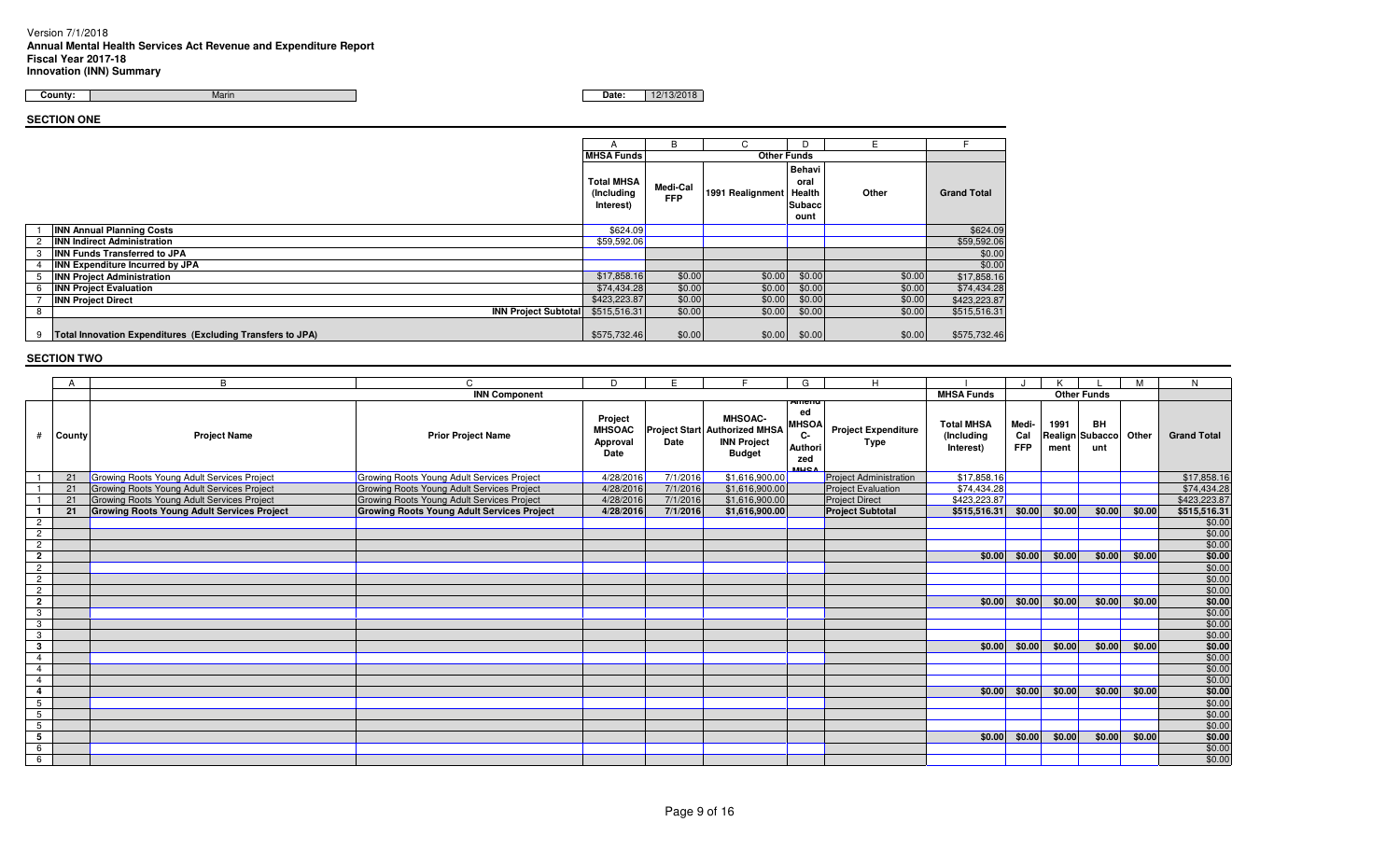|  |  |  |  |  |                         |  |                 | $\frac{$0.00}{$0.00}$ |
|--|--|--|--|--|-------------------------|--|-----------------|-----------------------|
|  |  |  |  |  | $$0.00$ $$0.00$ $$0.00$ |  | $$0.00$ \$0.00  |                       |
|  |  |  |  |  |                         |  |                 |                       |
|  |  |  |  |  |                         |  |                 | \$0.00                |
|  |  |  |  |  |                         |  |                 | \$0.00                |
|  |  |  |  |  | $$0.00$ $$0.00$ $$0.00$ |  | $$0.00$ $$0.00$ | $$0.00$<br>$$0.00$    |
|  |  |  |  |  |                         |  |                 |                       |
|  |  |  |  |  |                         |  |                 | \$0.00                |
|  |  |  |  |  |                         |  |                 | \$0.00                |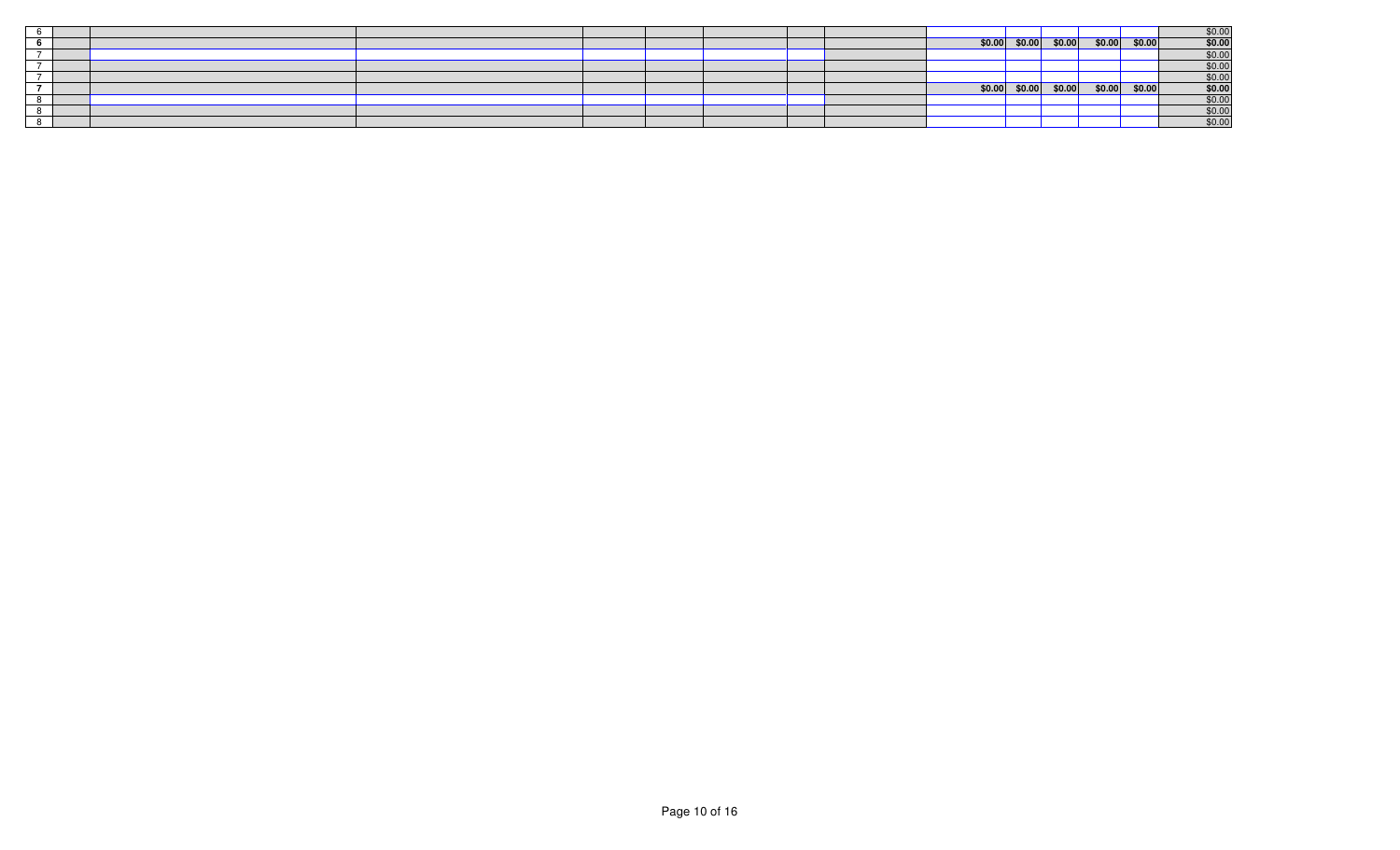## Version 7/1/2018 **Annual Mental Health Services Act Revenue and Expenditure ReportFiscal Year 2017-18**

**Workforce Education and Training (WET) Summary**

**County:**Marin

n **Date:** 12/13/2018

## **SECTION ONE**

|                |                                                     |                                           | R                   | C.                |                                        |        |                    |
|----------------|-----------------------------------------------------|-------------------------------------------|---------------------|-------------------|----------------------------------------|--------|--------------------|
|                |                                                     | <b>MHSA Fund</b>                          |                     | <b>Other Fund</b> |                                        |        |                    |
|                |                                                     | <b>Total MHSA (Including</b><br>Interest) | <b>Medi-Cal FFP</b> | 1991 Realignment  | <b>Behavioral Health</b><br>Subaccount | Other  | <b>Grand Total</b> |
|                | <b>WET Annual Planning Costs</b>                    |                                           |                     |                   |                                        |        | \$0.00             |
| $\overline{2}$ | <b>WET Evaluation Costs</b>                         |                                           |                     |                   |                                        |        | \$0.00             |
| 3              | <b>WET Administration Costs</b>                     |                                           |                     |                   |                                        |        | \$0.00             |
|                | <b>WET Funds Transferred to JPA</b>                 |                                           |                     |                   |                                        |        | \$0.00             |
|                | <b>WET Expenditure Incurred by JPA</b>              |                                           |                     |                   |                                        |        | \$0.00             |
|                | <b>WET Program Expenditures</b>                     | \$307,212.42                              | \$0.00              | \$0.00            | \$0.00                                 | \$0.00 | \$307,212.42       |
|                | Total WET Expenditures (Excluding Transfers to JPA) | \$307,212.42                              | \$0.00              | \$0.00            | \$0.00                                 | \$0.00 | \$307,212.42       |

|        | <b>Wet Component</b>          | <b>MHSA Funds</b>            |                     | <b>Other Funds</b> |                          |       |                    |
|--------|-------------------------------|------------------------------|---------------------|--------------------|--------------------------|-------|--------------------|
| County | <b>Funding Category</b>       | <b>Total MHSA (Including</b> | <b>Medi-Cal FFP</b> | 1991 Realignment   | <b>Behavioral Health</b> | Other | <b>Grand Total</b> |
|        |                               | Interest)                    |                     |                    | Subaccount               |       |                    |
| 21     | <b>Workforce Staffing</b>     | \$12,582.50                  |                     |                    |                          |       | \$12,582.50        |
|        | Training/Technical Assistance | \$22,992.68                  |                     |                    |                          |       | \$22,992.68        |
| 21     | MH Career Pathways            | \$69,302.99                  |                     |                    |                          |       | \$69,302.99        |
| 21     | Residency/Internship          | \$202,334.25                 |                     |                    |                          |       | \$202,334.25       |
|        | <b>Financial Incentive</b>    |                              |                     |                    |                          |       | \$0.00             |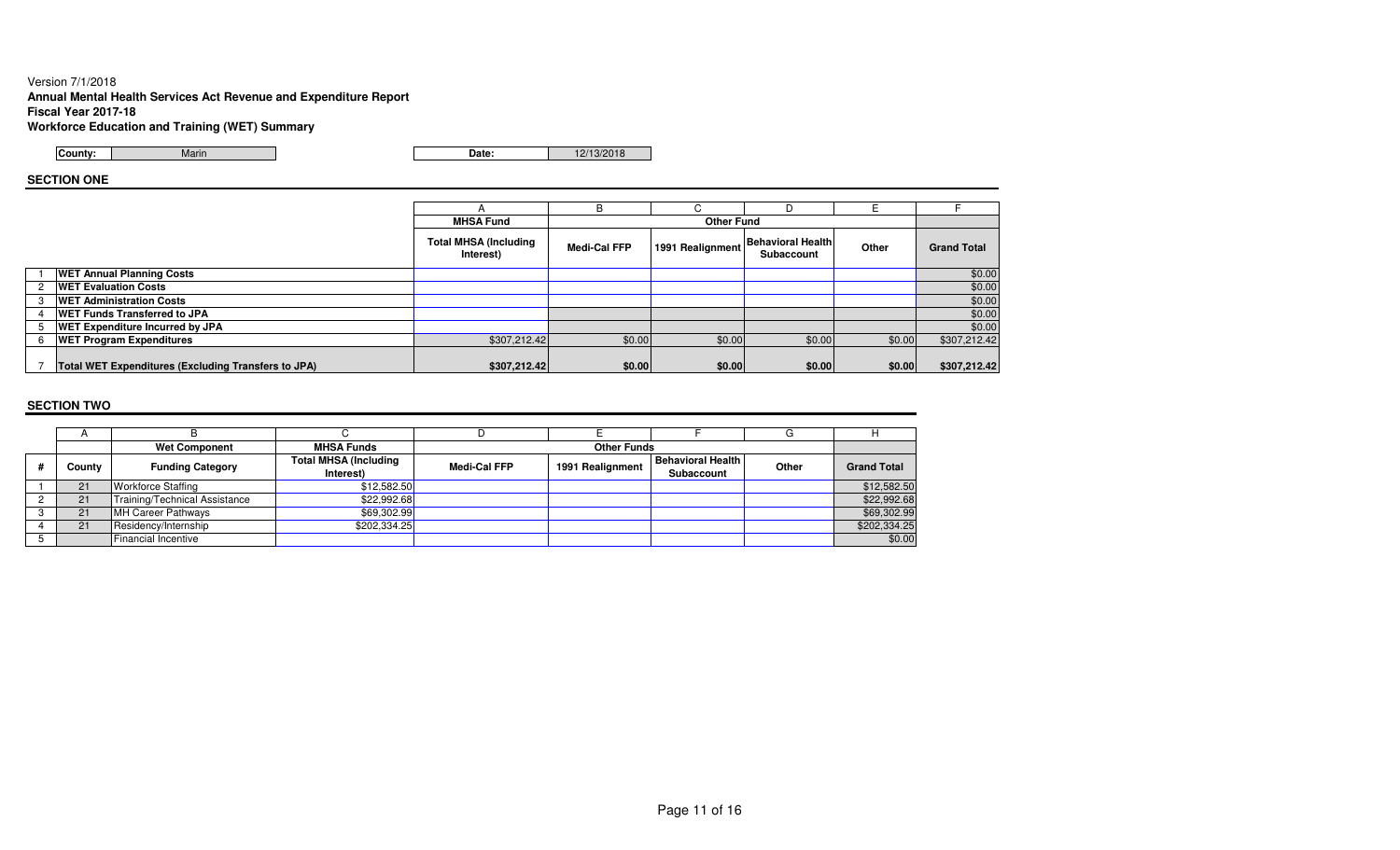## Version 7/1/2018

# **Annual Mental Health Services Act Revenue and Expenditure Report Fiscal Year 2017-18**

**Capital Facility Technological Needs (CFTN) Summary**

**County:**Marin

**Date:** 12/13/2018 **Date:** 12/13/2018

**SECTION ONE**

|               |                                 |                                        | B                   |                   |                          |        |                    |
|---------------|---------------------------------|----------------------------------------|---------------------|-------------------|--------------------------|--------|--------------------|
|               |                                 |                                        |                     |                   |                          |        |                    |
|               |                                 | <b>MHSA Funds</b>                      |                     | <b>Other Fund</b> |                          |        |                    |
|               |                                 | <b>Total MHSA (Including Interest)</b> | <b>Medi-Cal FFP</b> | 1991 Realignment  | <b>Behavioral Health</b> | Other  | <b>Grand Total</b> |
|               |                                 |                                        |                     |                   | Subaccount               |        |                    |
|               | <b>CF Annual Planning Costs</b> |                                        |                     |                   |                          |        | \$0.00             |
| $\mathcal{P}$ | <b>TN Annual Planning Costs</b> |                                        |                     |                   |                          |        | \$0.00             |
|               | <b>CF Evaluation Costs</b>      |                                        |                     |                   |                          |        | \$0.00             |
|               | <b>TN Evaluation Costs</b>      |                                        |                     |                   |                          |        | \$0.00             |
|               | <b>CF Administration</b>        |                                        |                     |                   |                          |        | \$0.00             |
|               | <b>TN Administration</b>        | \$73,183.98                            |                     |                   |                          |        | \$73,183.98        |
|               | <b>CFTN Program Expenditure</b> | \$285,191.71                           | \$0.00              | \$0.00            | \$0.00                   | \$0.00 | \$285,191.71       |
|               |                                 |                                        |                     |                   |                          |        |                    |
|               | 8   Total CFTN Expenditures     | \$358,375.69                           | \$0.00              | \$0.00            | \$0.00                   | \$0.00 | \$358,375.69       |

|                 | A      | B                                                              | C                         | D                   | E                                            | F                   | G                 | H                                         |       |                                                                       |
|-----------------|--------|----------------------------------------------------------------|---------------------------|---------------------|----------------------------------------------|---------------------|-------------------|-------------------------------------------|-------|-----------------------------------------------------------------------|
|                 |        |                                                                | <b>CFTN Component</b>     |                     | <b>MHSA Fund</b>                             |                     | <b>Other Fund</b> |                                           |       |                                                                       |
| #               | County | <b>Project Name</b>                                            | <b>Prior Project Name</b> | <b>Project Type</b> | <b>Total MSHA</b><br>(Including<br>Interest) | <b>Medi-Cal FFP</b> | 1991 Realignment  | <b>Behavioral</b><br>Health<br>Subaccount | Other | <b>Grand Total</b>                                                    |
|                 | 21     | Electronic Health Record and Practice Mgmnt System Enhancement |                           |                     | \$250,337.86                                 |                     |                   |                                           |       | \$250,337.86                                                          |
| $\overline{2}$  | 21     | <b>Crisis Stabilization Unit Expansion</b>                     |                           |                     | \$7,978.85                                   |                     |                   |                                           |       | \$7,978.85                                                            |
| $\mathbf{3}$    | 21     | Coordinated Case Management System                             |                           |                     | \$26,875.00                                  |                     |                   |                                           |       | \$26,875.00                                                           |
| 4               |        |                                                                |                           |                     |                                              |                     |                   |                                           |       | \$0.00                                                                |
| $5\overline{)}$ |        |                                                                |                           |                     |                                              |                     |                   |                                           |       | \$0.00                                                                |
| 6               |        |                                                                |                           |                     |                                              |                     |                   |                                           |       | $$0.00$<br>$$0.00$                                                    |
| $\overline{z}$  |        |                                                                |                           |                     |                                              |                     |                   |                                           |       |                                                                       |
| 8               |        |                                                                |                           |                     |                                              |                     |                   |                                           |       | $$0.00$<br>$$0.00$                                                    |
| 9               |        |                                                                |                           |                     |                                              |                     |                   |                                           |       |                                                                       |
| 10              |        |                                                                |                           |                     |                                              |                     |                   |                                           |       | $\frac{$0.00}{$0.00}$                                                 |
| 11              |        |                                                                |                           |                     |                                              |                     |                   |                                           |       |                                                                       |
| 12              |        |                                                                |                           |                     |                                              |                     |                   |                                           |       | \$0.00                                                                |
| 13              |        |                                                                |                           |                     |                                              |                     |                   |                                           |       | \$0.00                                                                |
| 14              |        |                                                                |                           |                     |                                              |                     |                   |                                           |       | $\frac{$0.00}{$0.00}$<br>$\$0.00$<br>$\$0.00$<br>$\$0.00$<br>$\$0.00$ |
| 15              |        |                                                                |                           |                     |                                              |                     |                   |                                           |       |                                                                       |
| 16              |        |                                                                |                           |                     |                                              |                     |                   |                                           |       |                                                                       |
| 17              |        |                                                                |                           |                     |                                              |                     |                   |                                           |       |                                                                       |
| 18              |        |                                                                |                           |                     |                                              |                     |                   |                                           |       |                                                                       |
| 19              |        |                                                                |                           |                     |                                              |                     |                   |                                           |       | $\frac{$0.00}{$0.00}$                                                 |
| 20              |        |                                                                |                           |                     |                                              |                     |                   |                                           |       |                                                                       |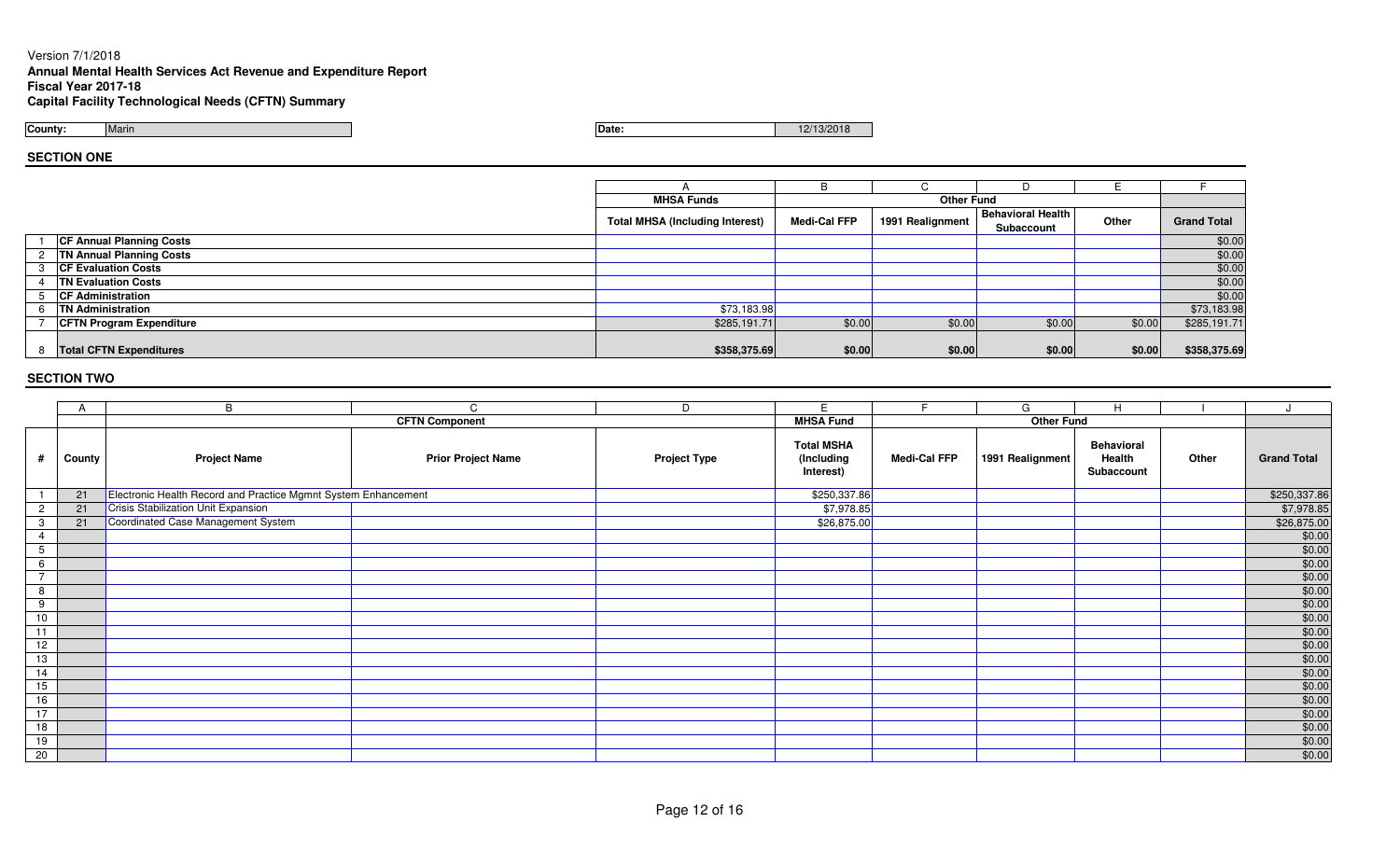## Version 7/1/2018 **Annual Mental Health Services Act Revenue and Expenditure ReportFiscal Year 2017-18WET RP and MHSA HP Summary**

**County:**

Marin

**Date:** 12/13/2018

## **SECTION ONE**

|   | $\mathsf{A}$   |                                           |                                              |                     |                     |                                               |              |                    |
|---|----------------|-------------------------------------------|----------------------------------------------|---------------------|---------------------|-----------------------------------------------|--------------|--------------------|
|   |                | <b>WET RP, HP Component</b>               | <b>MHSA Funds</b>                            |                     |                     | <b>Other Funds</b>                            |              |                    |
| # | County<br>Code | <b>Funding Type</b>                       | <b>Total MHSA</b><br>(Including<br>Interest) | <b>Medi-Cal FFP</b> | 1991<br>Realignment | <b>Behavioral Health</b><br><b>Subaccount</b> | <b>Other</b> | <b>Grand Total</b> |
|   |                | <b>WET Regional Partnerships (WET RP)</b> |                                              |                     |                     |                                               |              | \$0.00             |
|   |                | MHSA Housing Program (Unencumbered Funds) |                                              |                     |                     |                                               |              | \$0.00             |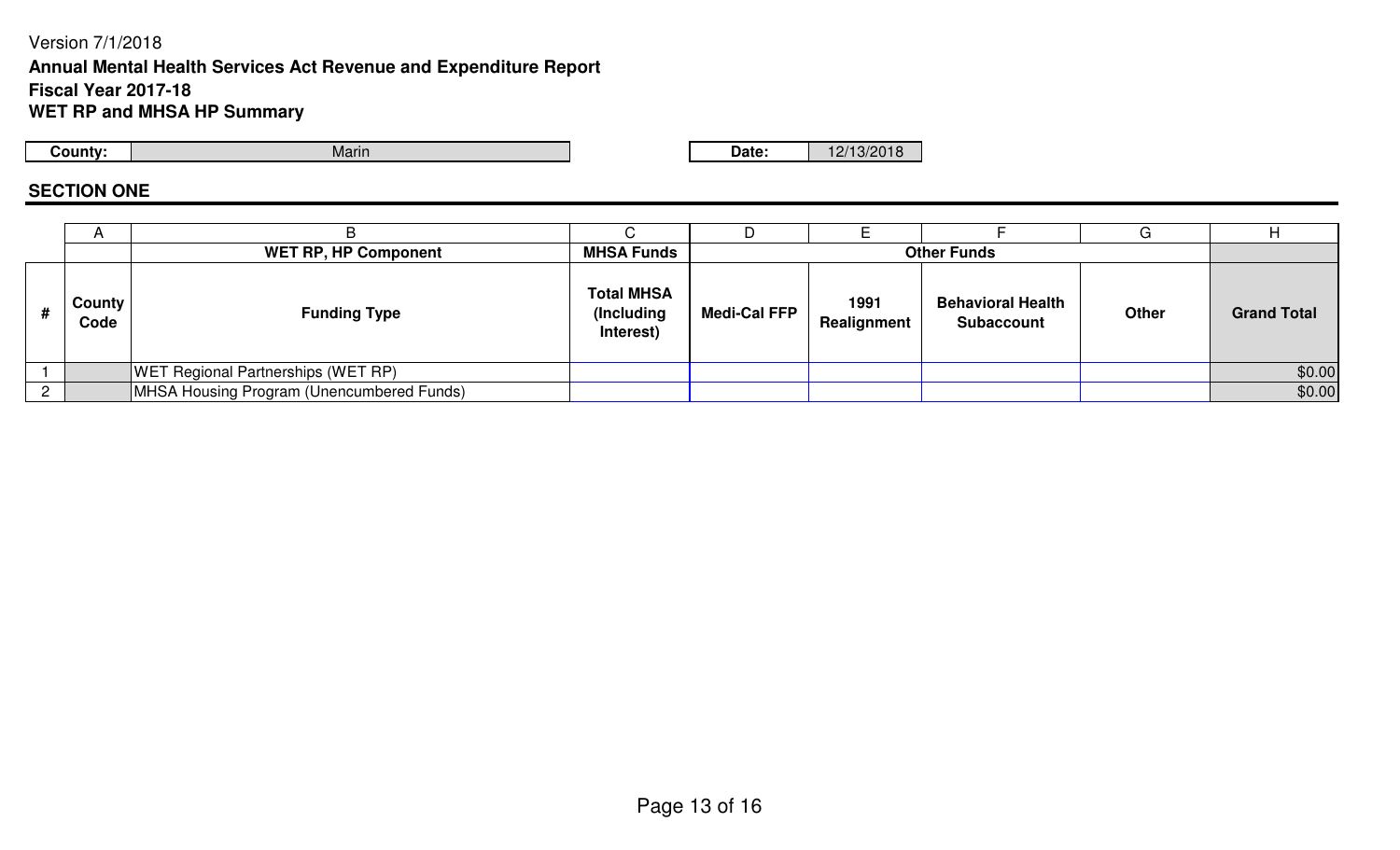#### Version 7/1/2018 **Annual Mental Health Services Act Revenue and Expenditure Report Fiscal Year 2017-18 Adjustments Worksheet (MHSA)**

| County: |  |
|---------|--|
|         |  |

Marin **Date** 12/13/2018

**SECTION ONE**

|                 | A               | B                       | C                       | D             | Е                                                                                                                                                                                    |  |
|-----------------|-----------------|-------------------------|-------------------------|---------------|--------------------------------------------------------------------------------------------------------------------------------------------------------------------------------------|--|
| #               | County          | Component               | <b>Adjustment to FY</b> | Amount        | Reason                                                                                                                                                                               |  |
| 1               | 21              | $\overline{\text{CSS}}$ | FY 2016-17              | \$86,206.64   | Additional costs & adjusted for Admin Cost Allocation                                                                                                                                |  |
| $\overline{2}$  | 21              | PEI                     | FY 2016-17              | $-$2,111.65$  | Additional costs & adjusted for Admin Cost Allocation                                                                                                                                |  |
| 3               | $\overline{21}$ | <b>INN</b>              | FY 2016-17              | \$2,775.61    | Additional costs & adjusted for Admin Cost Allocation                                                                                                                                |  |
| $\overline{4}$  | 21              | <b>WET</b>              | FY 2016-17              | \$62,353.11   | Additional costs                                                                                                                                                                     |  |
| 5               | 21              | <b>CFTN</b>             | FY 2016-17              | $-$581.43$    | Adjusted for Admin Cost Allocation                                                                                                                                                   |  |
| 6               | 21              | <b>CSS</b>              | FY 2016-17              | \$48,440.00   | Add to CSS Annual Planning Costs-Further review of<br>the CSS admin expenditures by MHSA Coordinator<br>identified that \$48,440 paid to contractor was related to<br>planning costs |  |
| 7               | 21              | CSS                     | FY 2016-17              | $-$48,440.00$ | Deduct from CSS Admin Costs-Further review of the<br>CSS admin expenditures by MHSA Coordinator<br>identified that \$48,440 paid to contractor was related to<br>planning costs      |  |
| 8               |                 |                         |                         |               |                                                                                                                                                                                      |  |
| $\overline{9}$  |                 |                         |                         |               |                                                                                                                                                                                      |  |
| 10              |                 |                         |                         |               |                                                                                                                                                                                      |  |
| 11              |                 |                         |                         |               |                                                                                                                                                                                      |  |
| 12              |                 |                         |                         |               |                                                                                                                                                                                      |  |
| 13              |                 |                         |                         |               |                                                                                                                                                                                      |  |
| 14              |                 |                         |                         |               |                                                                                                                                                                                      |  |
| 15              |                 |                         |                         |               |                                                                                                                                                                                      |  |
| 16              |                 |                         |                         |               |                                                                                                                                                                                      |  |
| 17              |                 |                         |                         |               |                                                                                                                                                                                      |  |
| 18              |                 |                         |                         |               |                                                                                                                                                                                      |  |
| 19              |                 |                         |                         |               |                                                                                                                                                                                      |  |
| 20              |                 |                         |                         |               |                                                                                                                                                                                      |  |
| $\overline{21}$ |                 |                         |                         |               |                                                                                                                                                                                      |  |
| $\overline{22}$ |                 |                         |                         |               |                                                                                                                                                                                      |  |
| 23              |                 |                         |                         |               |                                                                                                                                                                                      |  |
| 24              |                 |                         |                         |               |                                                                                                                                                                                      |  |
| 25              |                 |                         |                         |               |                                                                                                                                                                                      |  |
| 26              |                 |                         |                         |               |                                                                                                                                                                                      |  |
| $\overline{27}$ |                 |                         |                         |               |                                                                                                                                                                                      |  |
| 28              |                 |                         |                         |               |                                                                                                                                                                                      |  |
| 29              |                 |                         |                         |               |                                                                                                                                                                                      |  |
| $\overline{30}$ |                 |                         |                         |               |                                                                                                                                                                                      |  |

|                | A      | B                       | C                       | D            | E                                    |
|----------------|--------|-------------------------|-------------------------|--------------|--------------------------------------|
| #              | County | <b>Adjustment to</b>    | <b>Adjustment to FY</b> | Amount       | Reason                               |
|                | 21     | <b>Interest Revenue</b> | FY 2016-17              | \$3,514.32   | interest re-allocated from CSS to HP |
| $\overline{c}$ | 21     | Interest Revenue        | FY 2016-17              | $-$3,514.32$ | interest re-allocated from CSS to HP |
| 3              |        | <b>Interest Revenue</b> |                         |              |                                      |
| 4              |        | Interest Revenue        |                         |              |                                      |
| 5              |        | <b>Interest Revenue</b> |                         |              |                                      |
| 6              |        | Interest Revenue        |                         |              |                                      |
| 7              |        | Interest Revenue        |                         |              |                                      |
| 8              |        | <b>Interest Revenue</b> |                         |              |                                      |
| 9              |        | <b>Interest Revenue</b> |                         |              |                                      |
| 10             |        | <b>Interest Revenue</b> |                         |              |                                      |
| 11             |        | Interest Revenue        |                         |              |                                      |
| 12             |        | Interest Revenue        |                         |              |                                      |
| 13             |        | Interest Revenue        |                         |              |                                      |
| 14             |        | Interest Revenue        |                         |              |                                      |
| 15             |        | <b>Interest Revenue</b> |                         |              |                                      |
| 16             |        | Interest Revenue        |                         |              |                                      |
| 17             |        | Interest Revenue        |                         |              |                                      |
| 18             |        | <b>Interest Revenue</b> |                         |              |                                      |
| 19             |        | <b>Interest Revenue</b> |                         |              |                                      |
| 20             |        | <b>Interest Revenue</b> |                         |              |                                      |
| 21             |        | Interest Revenue        |                         |              |                                      |
| 22             |        | Interest Revenue        |                         |              |                                      |
| 23             |        | Interest Revenue        |                         |              |                                      |
| 24             |        | Interest Revenue        |                         |              |                                      |
| 25             |        | Interest Revenue        |                         |              |                                      |
| 26             |        | <b>Interest Revenue</b> |                         |              |                                      |
| 27             |        | <b>Interest Revenue</b> |                         |              |                                      |
| 28             |        | <b>Interest Revenue</b> |                         |              |                                      |
| 29             |        | <b>Interest Revenue</b> |                         |              |                                      |
| 30             |        | Interest Revenue        |                         |              |                                      |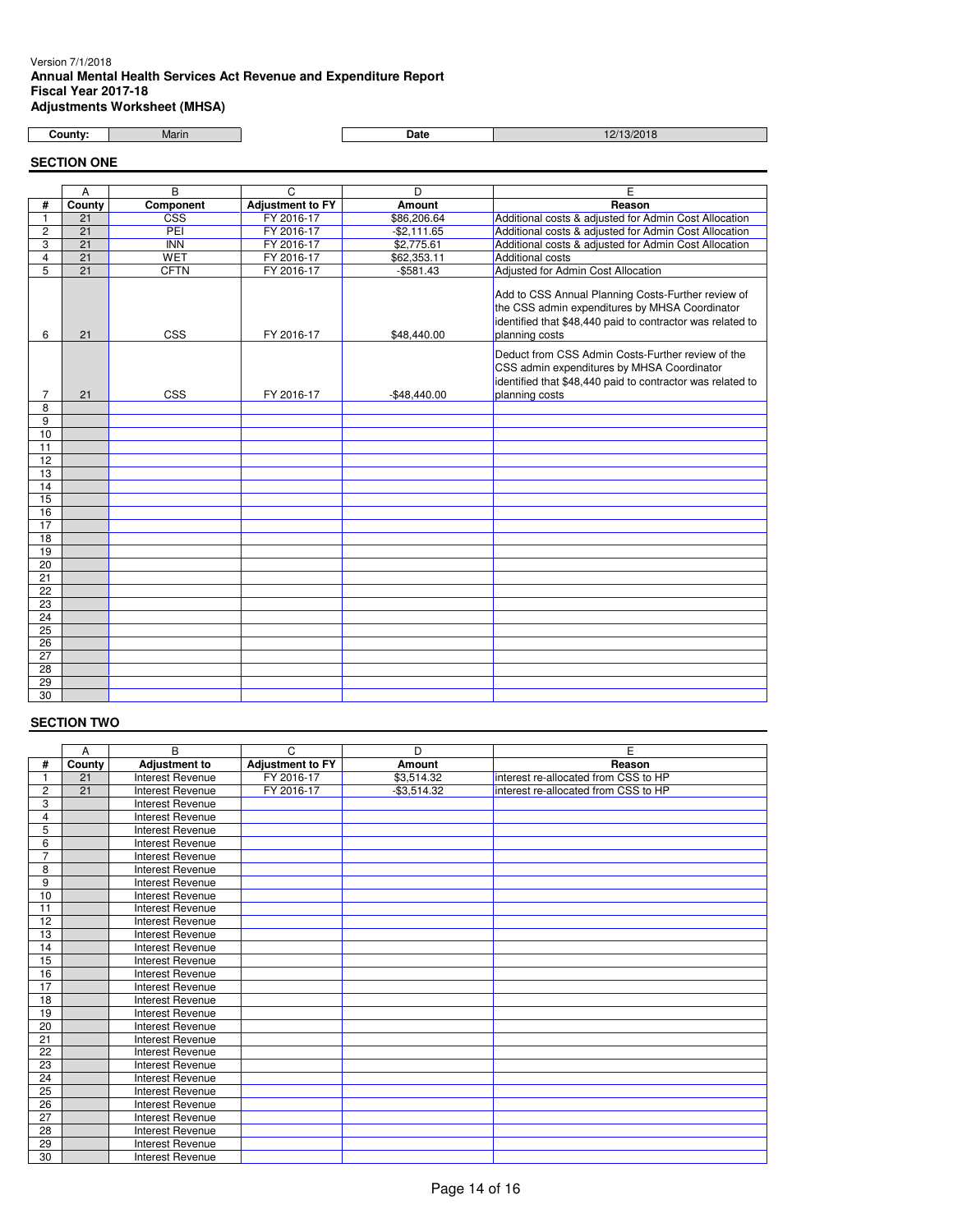## Version 7/1/2018 **Annual Mental Health Services Act Revenue and Expenditure Report Fiscal Year 2017-18 FFP Revenue Adjustment**

**County:** Marin

Date: 12/13/2018

## **SECTION ONE**

|                 | $\overline{A}$ | $\overline{B}$     | $\overline{c}$                     | $\overline{\mathsf{D}}$ | Έ                        | F                           | G                     |
|-----------------|----------------|--------------------|------------------------------------|-------------------------|--------------------------|-----------------------------|-----------------------|
| $\#$            | County         | <b>Fiscal Year</b> | <b>Cost Report</b><br><b>Stage</b> | Component               | <b>Beginning Balance</b> | <b>Adjustment</b><br>Amount | <b>Ending Balance</b> |
| $\mathbf{1}$    | 21             | FY 2016-17         | Initial                            | $\overline{\text{CSS}}$ | $-$ \$2,603,419.39       | \$319,676.70                | $-$ \$2,283,742.69    |
| 2               | 21             | FY 2016-17         | Initial                            | <b>WET</b>              | \$0.00                   | $-$298.24$                  | $-$ \$298.24          |
| 3               |                |                    |                                    |                         |                          |                             | \$0.00                |
| 4               |                |                    |                                    |                         |                          |                             | \$0.00                |
| $\overline{5}$  |                |                    |                                    |                         |                          |                             | \$0.00                |
| 6               |                |                    |                                    |                         |                          |                             | \$0.00                |
| $\overline{7}$  |                |                    |                                    |                         |                          |                             | \$0.00                |
| $\overline{8}$  |                |                    |                                    |                         |                          |                             | \$0.00                |
| $\overline{9}$  |                |                    |                                    |                         |                          |                             | \$0.00                |
| 10              |                |                    |                                    |                         |                          |                             | \$0.00                |
| 11              |                |                    |                                    |                         |                          |                             | \$0.00                |
| 12              |                |                    |                                    |                         |                          |                             | \$0.00                |
| 13              |                |                    |                                    |                         |                          |                             | \$0.00                |
| 14              |                |                    |                                    |                         |                          |                             | \$0.00                |
| 15              |                |                    |                                    |                         |                          |                             | \$0.00                |
| 16              |                |                    |                                    |                         |                          |                             | \$0.00                |
| 17              |                |                    |                                    |                         |                          |                             | \$0.00                |
| 18              |                |                    |                                    |                         |                          |                             | \$0.00                |
| 19              |                |                    |                                    |                         |                          |                             | \$0.00                |
| 20              |                |                    |                                    |                         |                          |                             | \$0.00                |
| 21              |                |                    |                                    |                         |                          |                             | \$0.00                |
| $\overline{22}$ |                |                    |                                    |                         |                          |                             | \$0.00                |
| 23              |                |                    |                                    |                         |                          |                             | \$0.00                |
| 24              |                |                    |                                    |                         |                          |                             | \$0.00                |
| 25              |                |                    |                                    |                         |                          |                             | \$0.00                |
| $\overline{26}$ |                |                    |                                    |                         |                          |                             | \$0.00                |
| $\overline{27}$ |                |                    |                                    |                         |                          |                             | \$0.00                |
| 28              |                |                    |                                    |                         |                          |                             | \$0.00                |
| 29              |                |                    |                                    |                         |                          |                             | \$0.00                |
| 30              |                |                    |                                    |                         |                          |                             | \$0.00                |
| 31              |                |                    |                                    |                         |                          |                             | \$0.00                |
| 32              |                |                    |                                    |                         |                          |                             | \$0.00                |
| 33              |                |                    |                                    |                         |                          |                             | \$0.00                |
| 34              |                |                    |                                    |                         |                          |                             | \$0.00                |
| 35              |                |                    |                                    |                         |                          |                             | \$0.00                |
| 36              |                |                    |                                    |                         |                          |                             | \$0.00                |
| $\overline{37}$ |                |                    |                                    |                         |                          |                             | \$0.00                |
| 38              |                |                    |                                    |                         |                          |                             | \$0.00                |
| 39              |                |                    |                                    |                         |                          |                             | \$0.00                |
| 40              |                |                    |                                    |                         |                          |                             | \$0.00                |
|                 |                |                    |                                    |                         |                          |                             |                       |